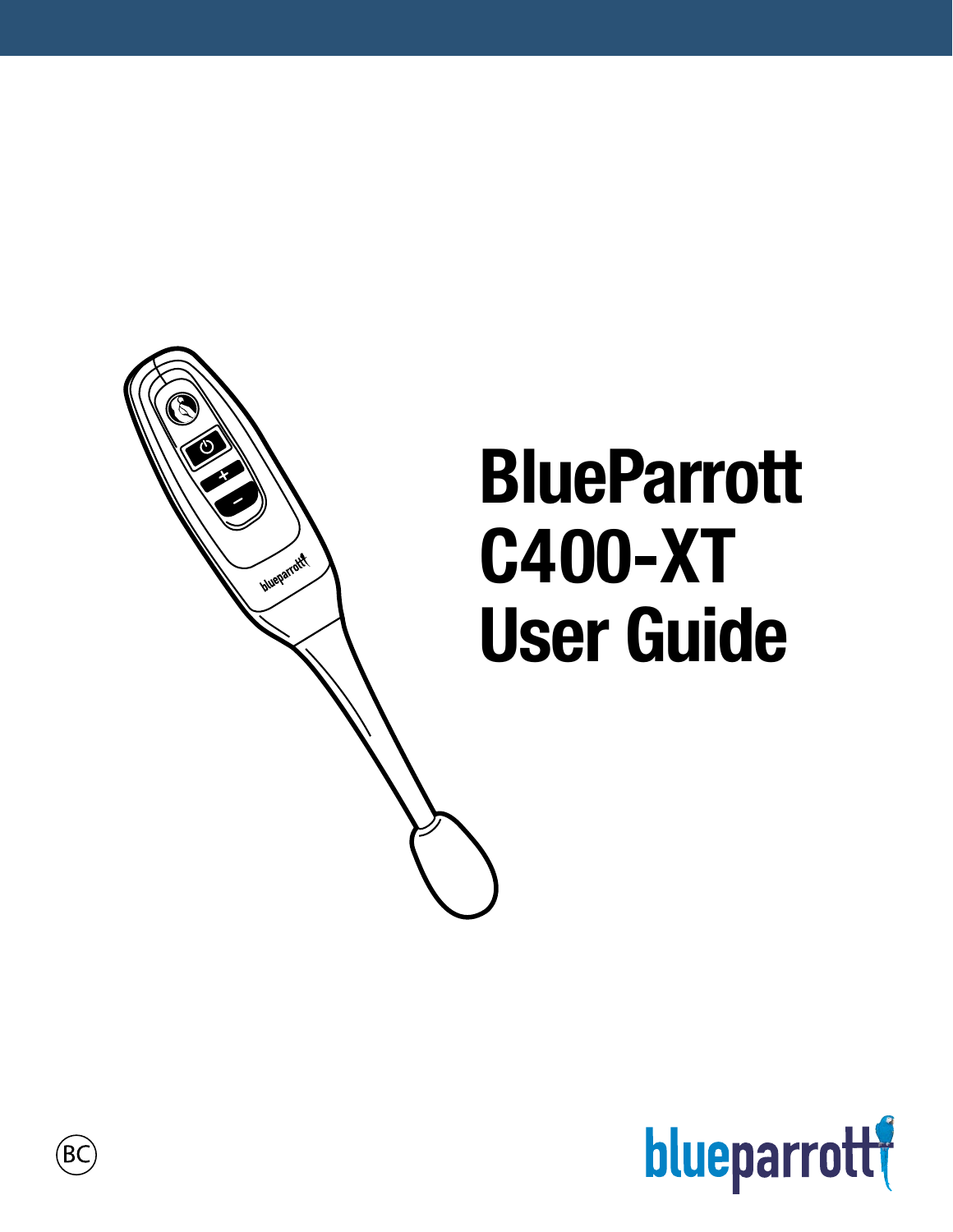# TABLE OF CONTENTS

| • Battery Power Indicators<br>• Operation While Using the Charger/Adapter                                                                                                                                                                                                                                                                                                       |
|---------------------------------------------------------------------------------------------------------------------------------------------------------------------------------------------------------------------------------------------------------------------------------------------------------------------------------------------------------------------------------|
| • Changing Wearing Styles<br>• Headset Positioning                                                                                                                                                                                                                                                                                                                              |
| • On/Off/Standby<br>• Pairing with a Phone<br>- NFC Pairing<br>- Regular Pairing<br>. Wearing and Adjusting the C400-XT<br>• Making/Taking Calls                                                                                                                                                                                                                                |
|                                                                                                                                                                                                                                                                                                                                                                                 |
|                                                                                                                                                                                                                                                                                                                                                                                 |
|                                                                                                                                                                                                                                                                                                                                                                                 |
| • Multiple Device Pairing and Multipoint Mode<br>• Proximity Pairing<br>• Additional Features and Functions<br>- Last Number Redial<br>- Call Waiting/Rejecting a Call<br>- Rejecting a Call<br>- Phone Voice Control<br>$-$ Muting<br>- Transferring Audio<br>- Turn Headset Indicator Lights On/Off<br>• Reset Headset Paired Devices List<br>• Reset Parrott Button Defaults |
|                                                                                                                                                                                                                                                                                                                                                                                 |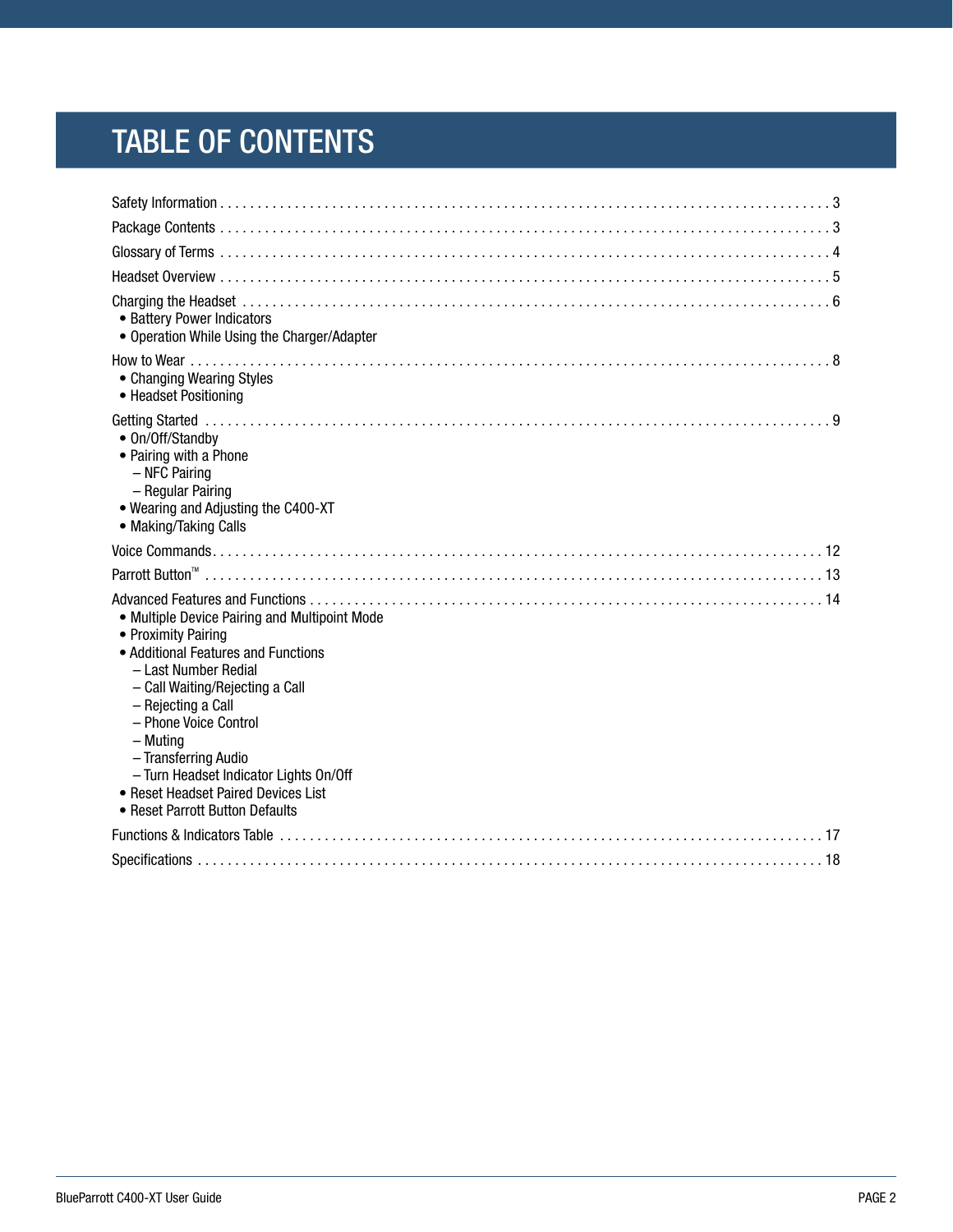# <span id="page-2-0"></span>SAFETY INFORMATION

*IMPORTANT SAFETY NOTE: Prolonged exposure to high volume levels can damage your hearing. To avoid injury, set the volume to the lowest comfortable level. If you experience ringing in your ears, or voices sound muffled, stop using the headset. Avoid turning up the volume to block noisy surroundings. It's possible for your ears to adapt to volume that is too high, and this could result in permanent hearing damage without any noticeable discomfort.*

- Check with local and state laws regarding cell phone/headset usage while operating a motor vehicle.
- Do not immerse any part of this product in water.
- Plastic bags and small parts may cause choking if ingested. Keep them away from small children and pets.
- Use only the power cords included with this product.
- Avoid temperatures exceeding 140° F (will cause equipment failure).

### <span id="page-2-1"></span>PACKAGE CONTENTS

- **A.** C400-XT Headset
- **B.** Over-The-Head Wearing Style
- **C.** Behind-the-Neck Wearing Styles (Left & Right)
- **D.** Leatherette Ear Cushion\*
- **E.** Spare Foam Ear Cushion
- **F.** Spare Microphone Windscreen
- **G.** USB Charging Cable
- **H.** Auto Adapter
- **I.** Quick-Start Guide\*
- **J.** Warranty and Compliance Insert\*

 *\*Not pictured.*



*Images are not shown to scale.*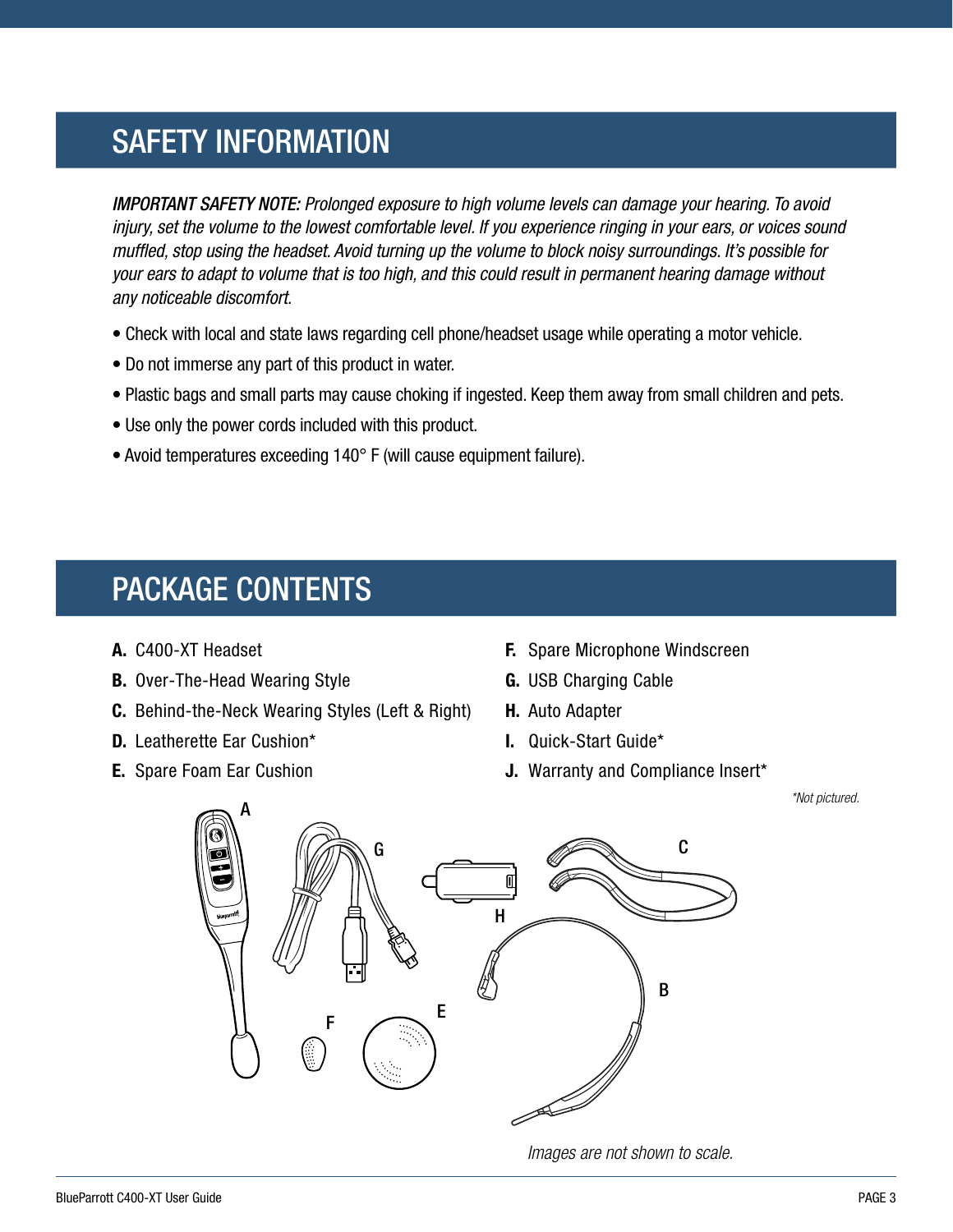# <span id="page-3-0"></span>GLOSSARY OF TERMS

**On:** Headset is on, but there is no connection to the phone (red light will flash).

**MFB:** Abbreviation for "Multifunction Button."

**Multipoint Mode:** Multipoint Mode allows you to connect and switch between two Bluetooth devices.

**Paired:** Two Bluetooth devices agree to communicate with one another.

**Standby Mode:** Headset is on, Bluetooth link is active, and the user is not on a call (blue light will flash).

**Talk Mode:** Headset is in use with the cell phone while the cell phone is on an active call (blue light will flash). **A2DP:** Advanced Audio Distribution Profile is a Bluetooth protocol for streaming audio other than call audio, e.g. music or GPS directions.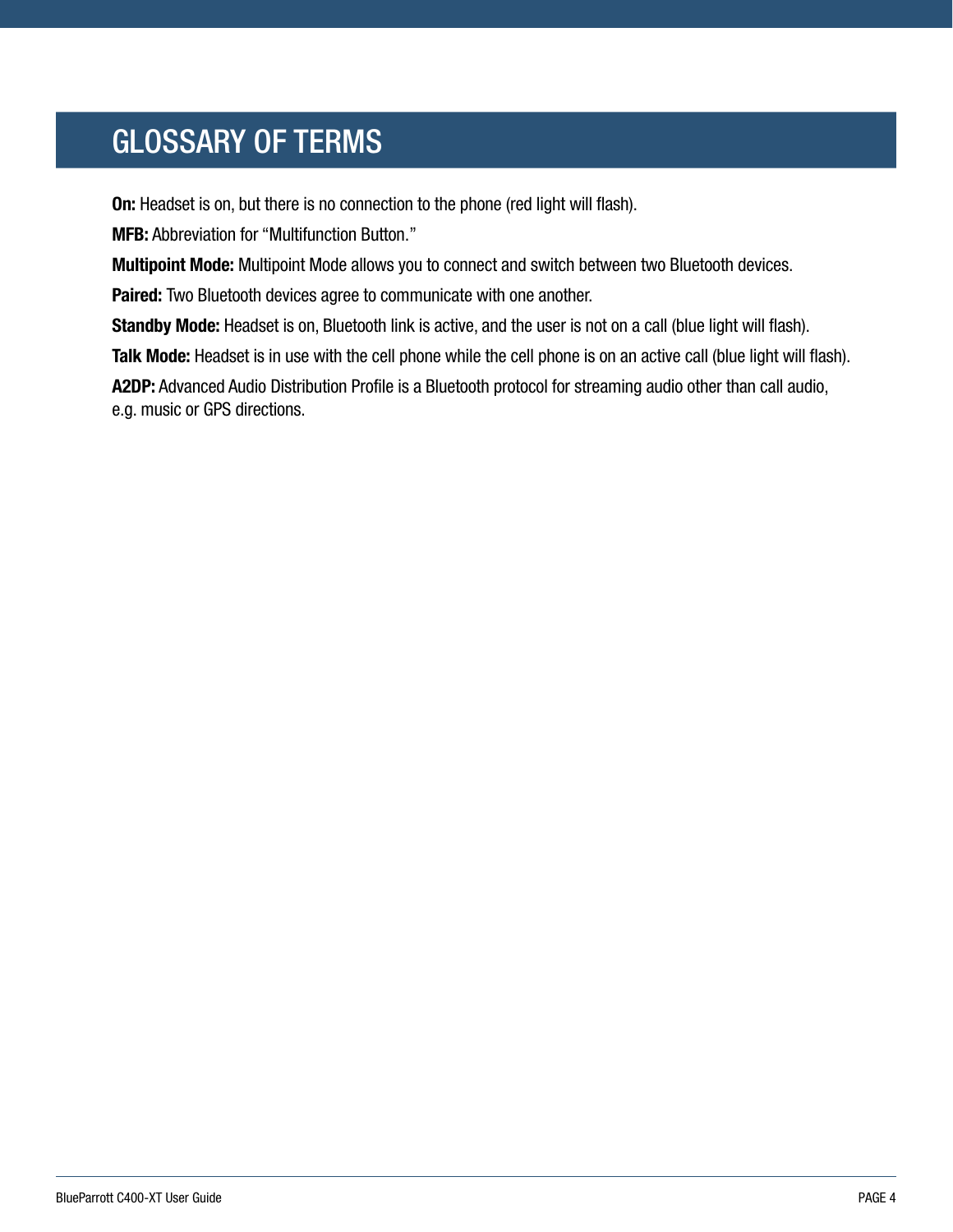### <span id="page-4-0"></span>HEADSET OVERVIEW

- A. Flexible Microphone Boom
- B. Volume Down
- C. Volume Up/Mute
- D. Multifunction Button (MFB)
- E. Indicator Lights
- 

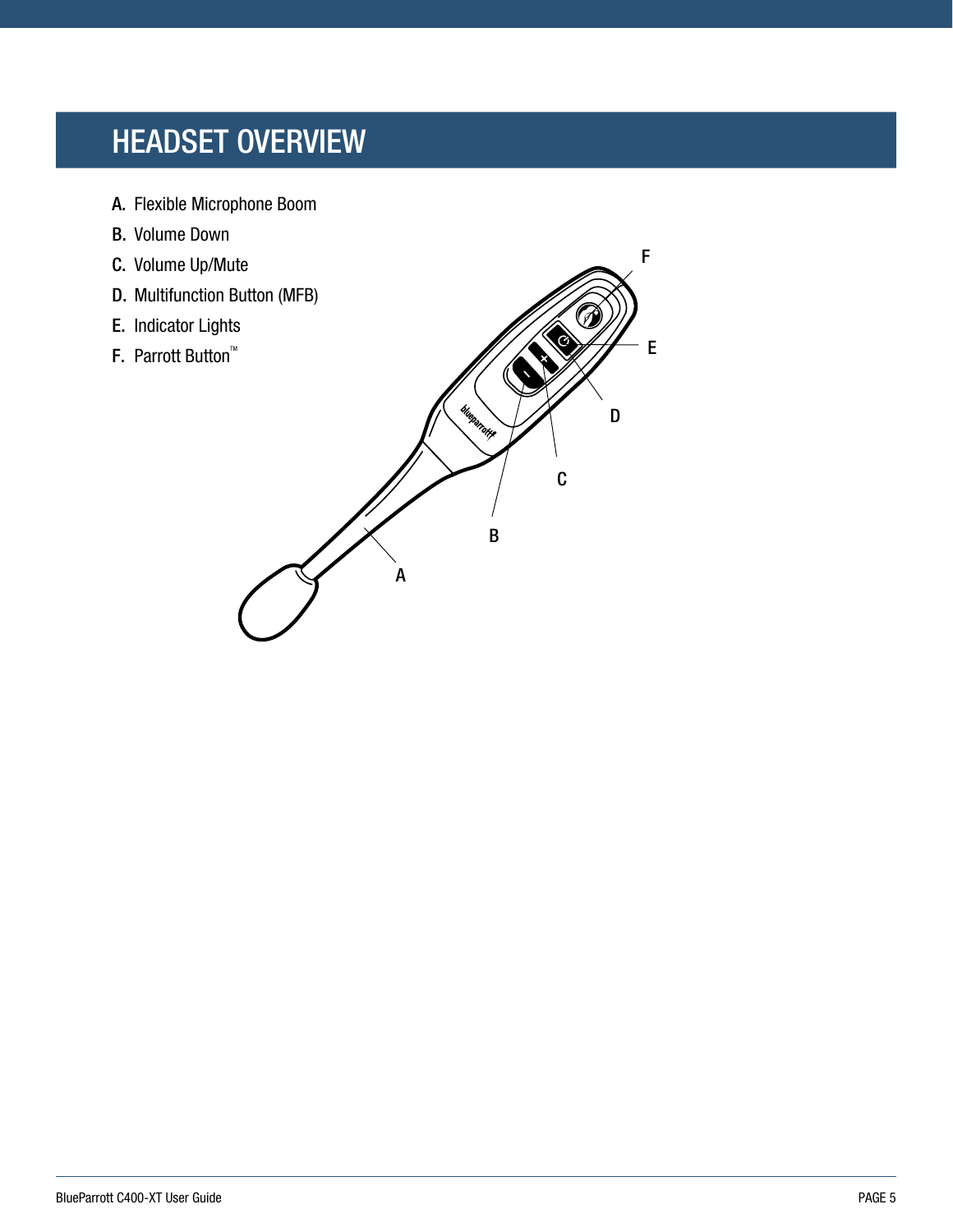### <span id="page-5-0"></span>CHARGING THE HEADSET

Connect the USB charging cable into the headset's USB charging port. If the headset is not fully charged, the indicator will turn red. When the indicator turns blue and *stays* blue, the unit is fully charged. *A fully discharged* battery will need approximately 3.5 hours to achieve a complete charge.



### **Battery Power Indicators**

While charging, the MFB's indicator light shows the level of battery power on your C400-XT as follows:

**Blue light:** Fully charged. Over 24 hours' talk time.

**Red light:** Less than a full charge.

For best performance, keep charging headset when not in use.

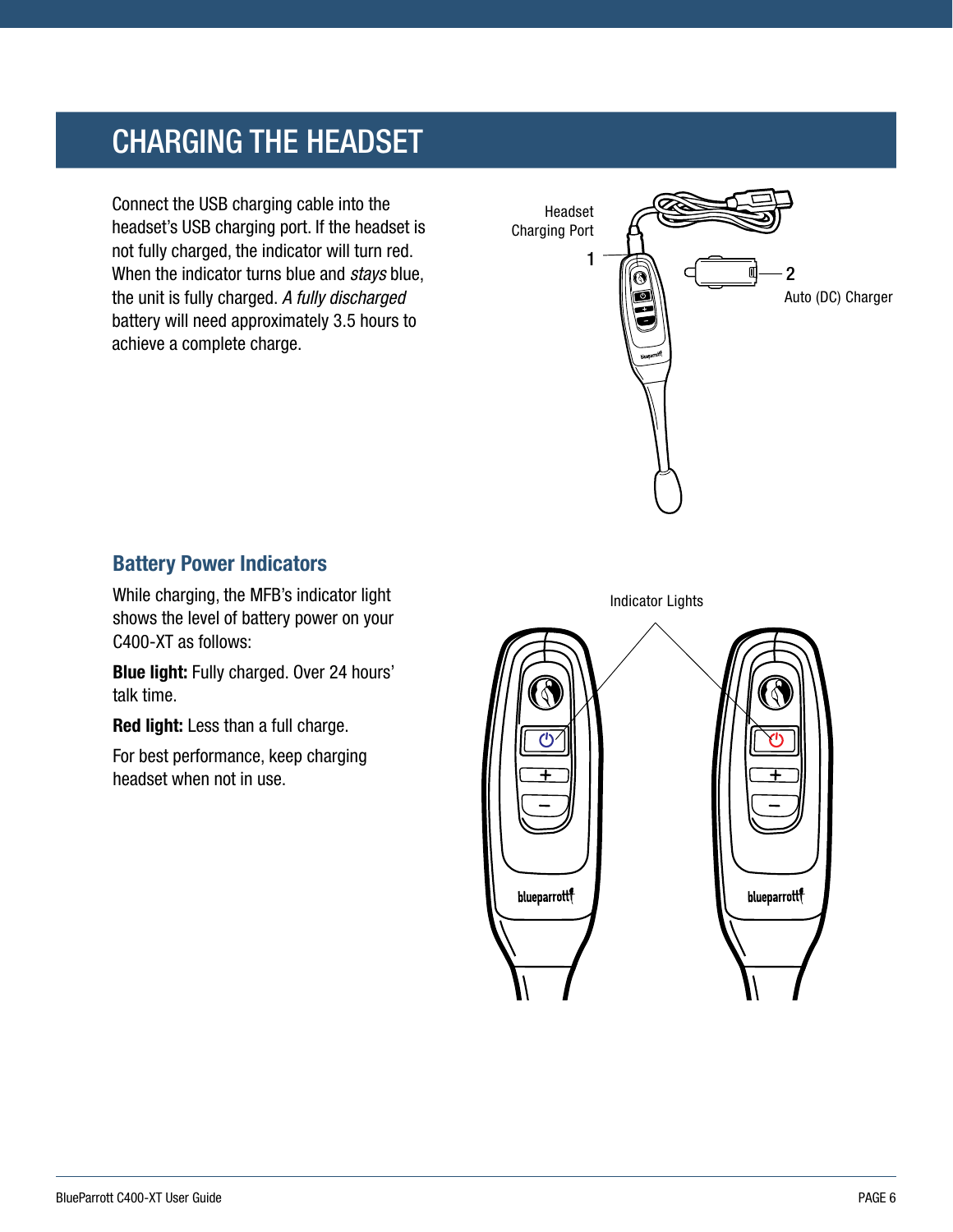### CHARGING THE HEADSET (continued)

### **Operation While Using the Charger/Adapter**

The C400-XT headset will operate from battery power or from power supplied via the USB cable.

*NOTE: Do not attach the USB cable to a powered USB port mid-call. This will cause the headset to reset, and the call will be sent back to the phone.*

When the headset is operating from the battery, all indicator lights and sounds will function as described in this guide.

When the headset is operating from power supplied via the USB cable, the headset—including the audio indicators—will function as described in this user guide. However, the MFB lights will indicate the battery charge status.

While the headset is on the charger, press the MFB long enough to power the unit on. The headset should reconnect automatically unless your phone is set to "always ask" for connection requests.

After the battery is fully charged, the MFB charge light will turn blue and stay blue as long as a powered USB cable is connected to the headset. While the headset is fully charged and the charge light is blue, the blue indicator light will also be on if the headset is powered on.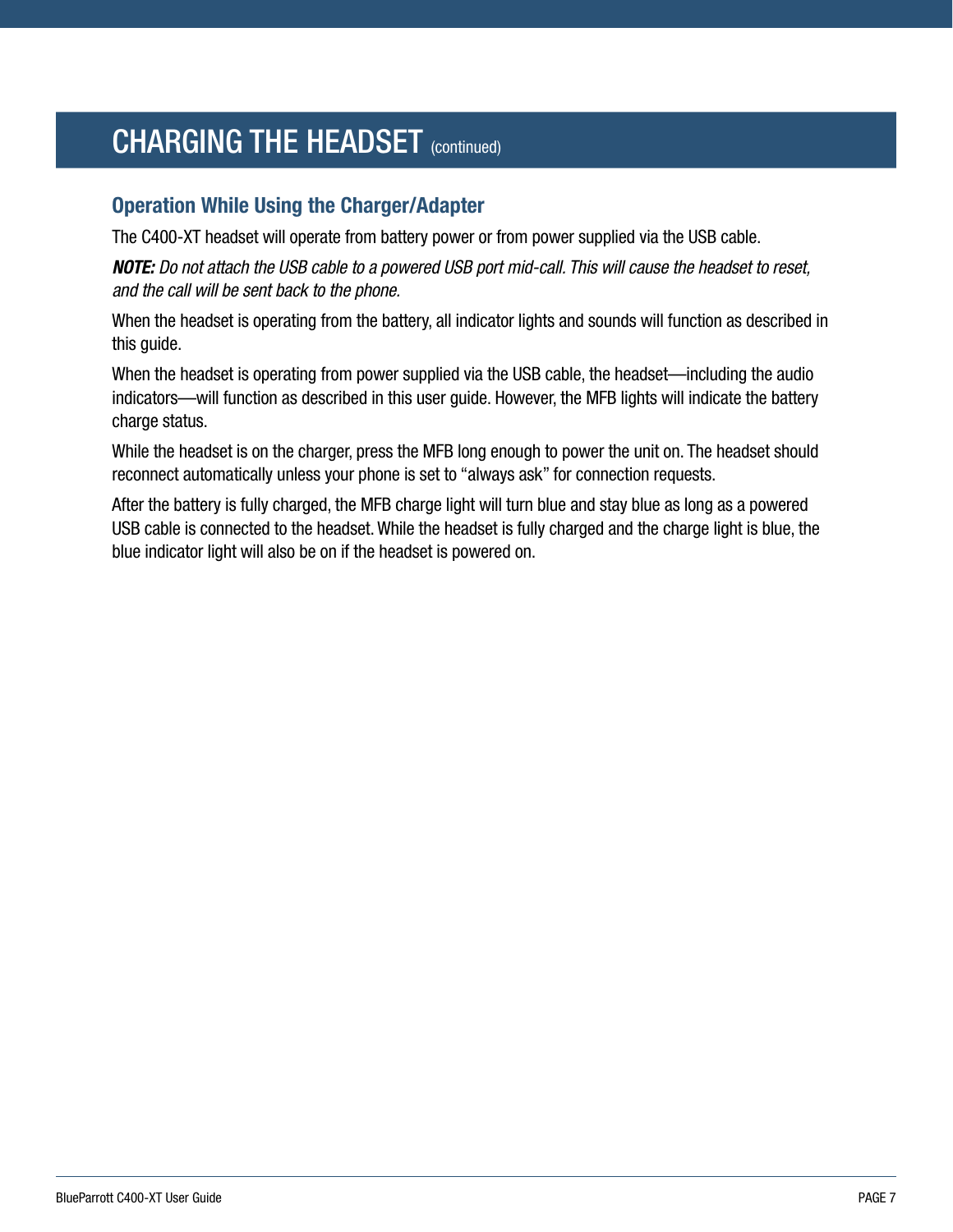### <span id="page-7-0"></span>HOW TO WEAR

### **Wearing Options: Find Your Fit**

The C400-XT headset is supplied with a choice of Over-The-Head and Behind-The-Neck wearing styles:

1) Attach the headset to the wearing style as shown.

2) Add leatherette or foam ear cushion.

*Note: Both left and right versions of the Behind-the-Neck style are included; the Over-the-Head style is reversible for either left or right use.*

### **Wearing and Adjusting the C400-XT**

To get the best noise-canceling performance, position the microphone near the corner of your mouth. Positioning is important; small adjustments in microphone placement can improve performance.

- 1) Place the headset on your head.
- 2) Position the speaker directly on your ear. You can slide the headband in or out of the side support for proper fit.
- 3) Position the microphone about one finger's width away from your face at the corner of your mouth.
- 4) The headband can be adjusted by *gently* flexing it outward to loosen or inward to tighten.

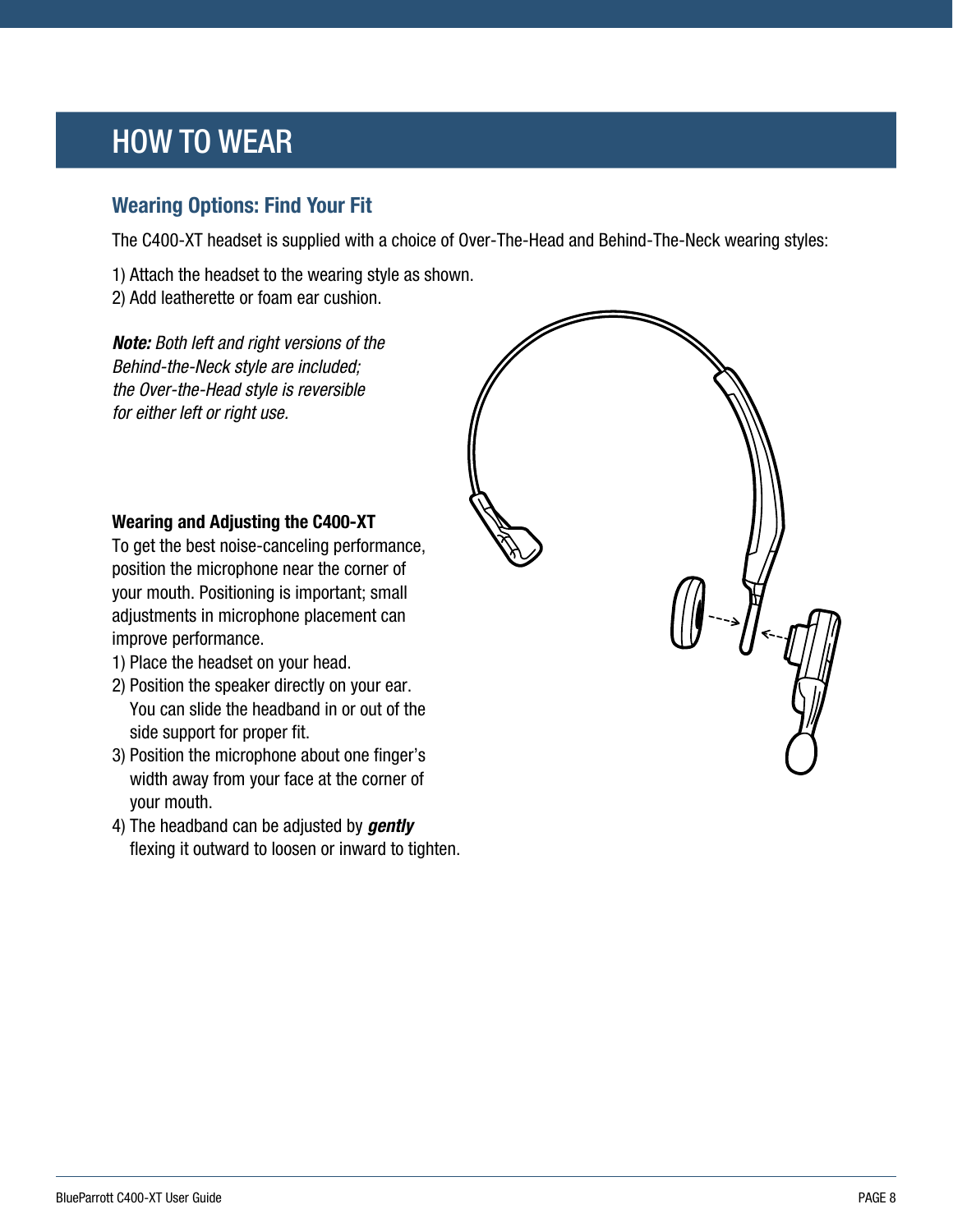### <span id="page-8-0"></span>GETTING STARTED

### **On/Off/Standby**

**Turn Headset On:** Hold down the MFB for approximately 2-3 seconds until you hear a voice prompt, "power on." The red light will flash once every second.

**Turn Headset Off (conserves battery power):** Hold down the MFB for approximately 4–5 seconds until you hear a voice prompt "power off." A red light will flash 4 times and the headset will turn off.

**Standby Mode:** Once the headset is turned on (after the initial pairing), it will attempt to connect to the last device that it was paired with, putting itself into Standby Mode.

### **Pairing with a Phone**

When you turn your C400-XT on for the first time, or if its Paired Device List has been cleared, it will go into pairing mode automatically. You can pair the headset using NFC or manually.

### **NFC (One-Touch) Pairing**

- 1. Make sure that NFC is enabled on your cell phone.
- 2. Place the NFC zone of your cell phone against the NFC zone of the headset and hold them together until your cell phone registers the headset.
- 3. Follow the prompts on your cell phone to complete pairing.

*Note: NFC and One-Touch Pairing are dependent on your cell phone. The size and sensitivity of your phone's NFC zone and the specific way to connect the headset may vary between devices.*

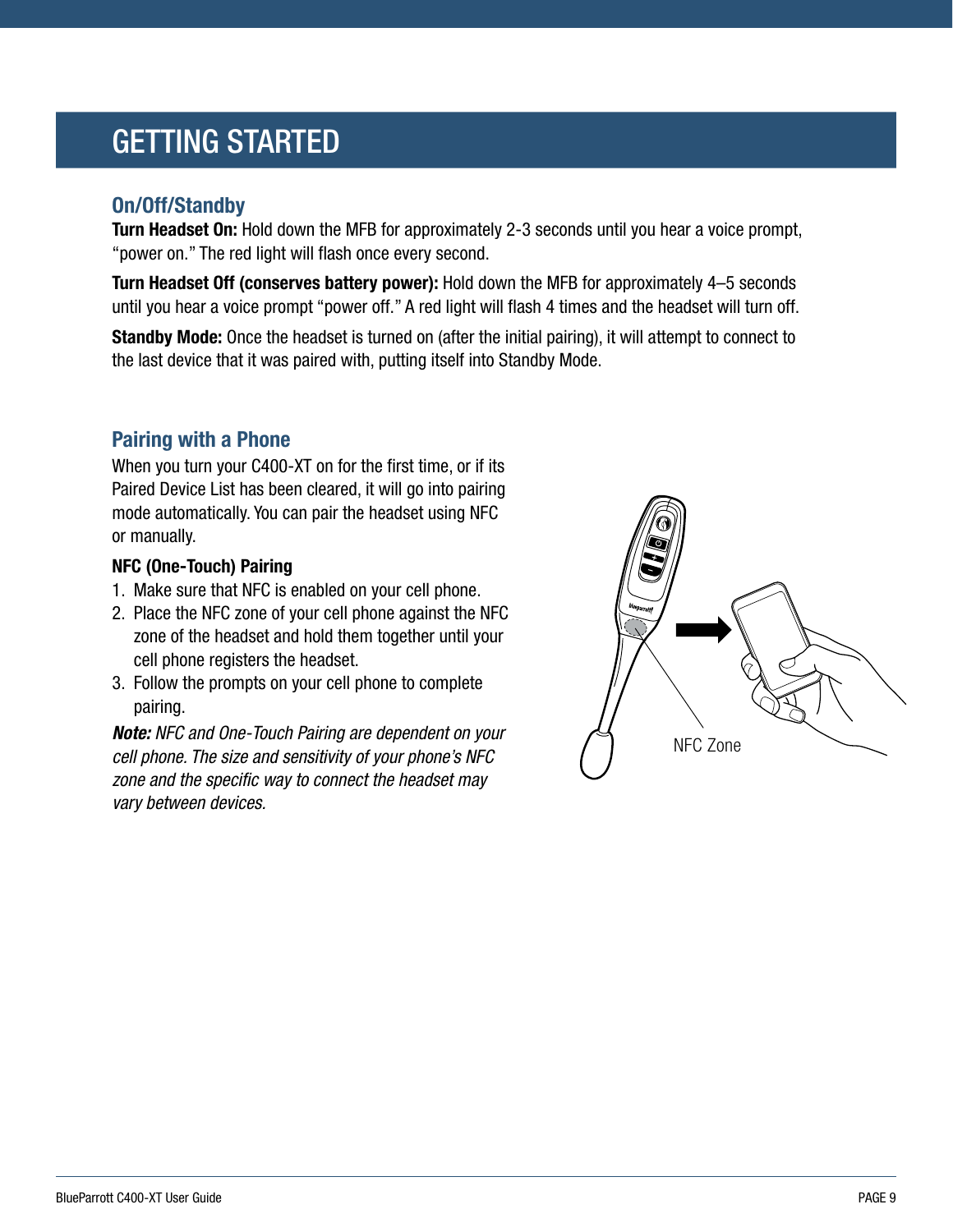### GETTING STARTED (continued)

### **Manual Pairing**

If the C400-XT has already been paired with another device and you are not going to use NFC Pairing, you will need to put it into Pairing Mode manually:

### Placing Headset into Pairing Mode

### By Voice:

Activate headset voice recognition by pressing the Parrott Button or by pressing and holding the Volume Up button. Then, after the prompt, say "pair mode." The headset will enter pairing mode and be visible for pairing to devices for 120 seconds.

### Using Buttons:

With the headset powered off, press the MFB until the light rapidly flashes blue and you hear the audio prompt "power on." *Keep holding* the MFB for approximately 10 seconds until you hear "Pair Mode." The headset will be visible for pairing to devices for 120 seconds.

### Pairing to a Cell Phone

- 1. Make sure that other Bluetooth devices are turned off or out of range.
- 2. Place the headset into pairing mode.
- 3. Put your cell phone in Bluetooth Search/Scan Mode per the manufacturer's instructions.
- 4. Select "BP C400-XT" to pair. (Passcode is "0000" if needed.)
- 5. Accept the phone book access request to enable caller ID in the headset.
- 6. When connected, the headset will give you the voice prompt, "Your headset is connected."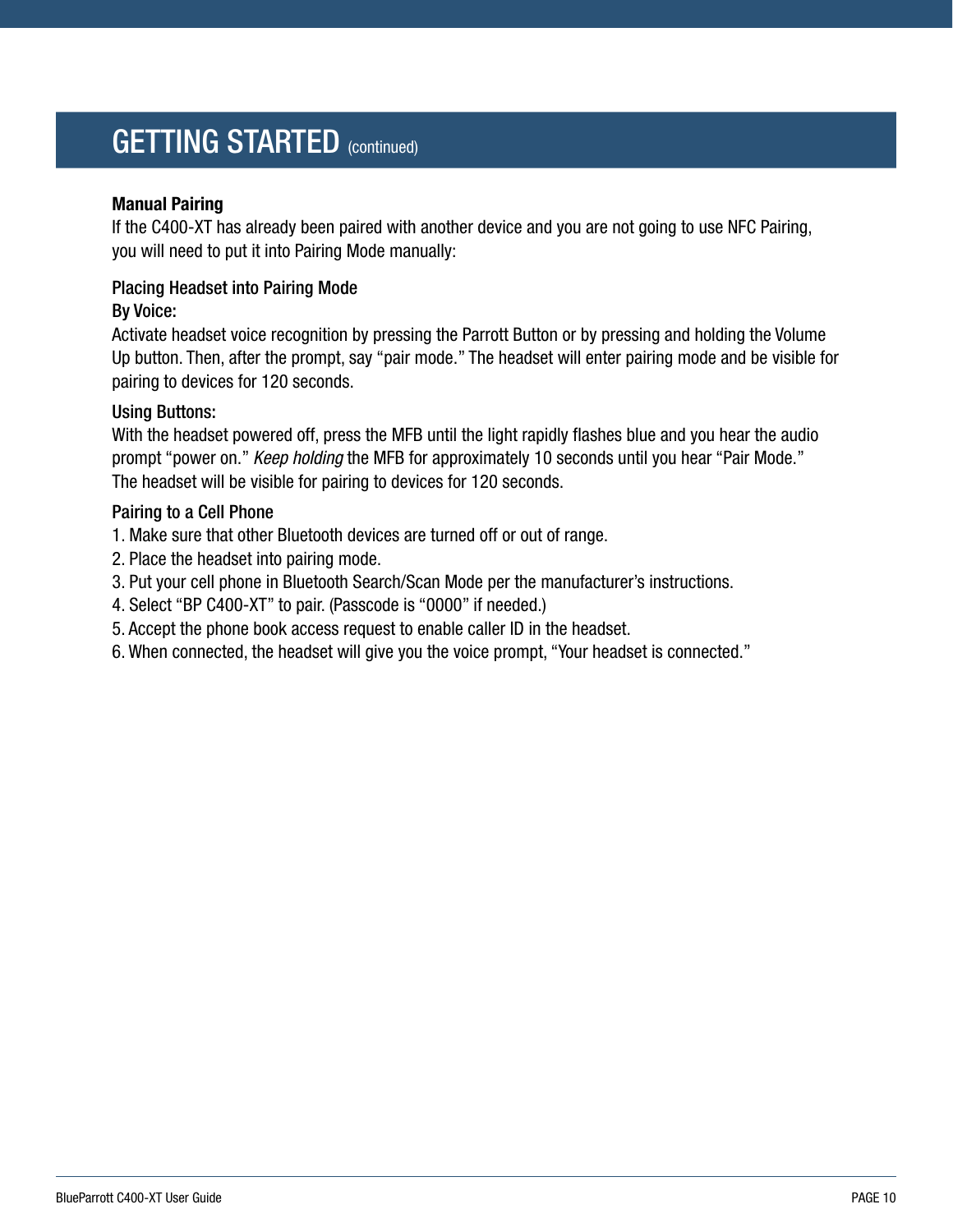### GETTING STARTED (continued)

### **Making/Taking Calls**

The headset must be on and connected with your phone.

### **Making a Call**

- 1. Dial the desired number on your phone. You will hear the call in the headset.
- 2. To end the call, press the MFB once. The call will end and the headset will enter standby mode.

### **Answering a Call**

### By Voice:

- 1. When you receive a call, you will hear ringtones in the headset, or the caller ID. Say "answer" to answer the call.
- 2. To end the call, press the MFB once. The call will end and the headset will enter standby mode.

### Using Buttons:

- 1. When you receive a call, you will either hear ringtones in the headset, or the caller ID. Press the MFB once to answer the call.
- 2. To end the call, press the MFB once. The call will end and the headset will enter standby mode.

### **Rejecting a Call**

### By Voice:

1. To reject an incoming call, say "ignore." You will hear two descending tones and the call will be transferred to your voicemail (if available).

### Using Buttons:

1. To reject an incoming call, press and hold the MFB for two seconds. You will hear two descending tones and the call will be transferred to your voicemail (if available).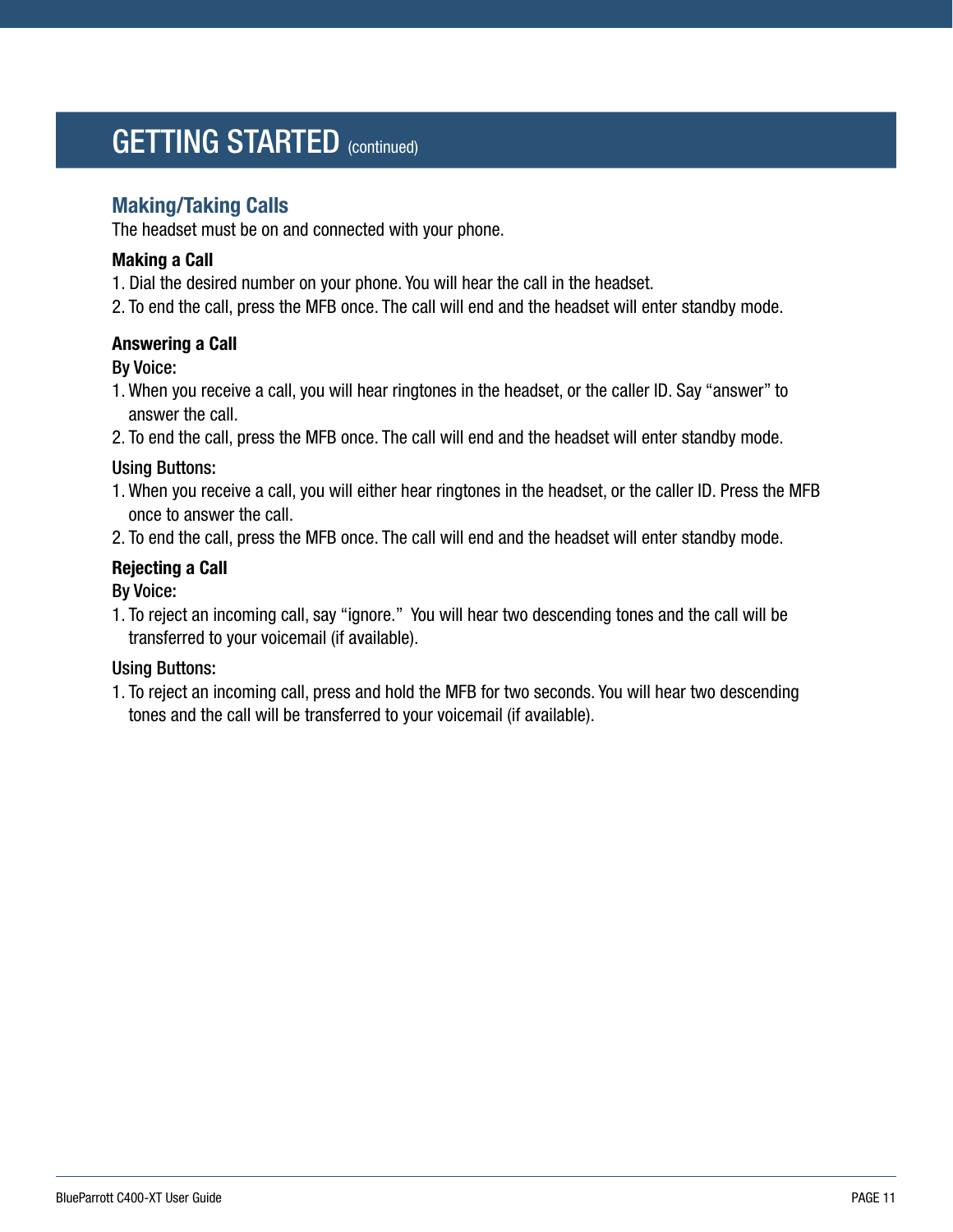### <span id="page-11-0"></span>VOICE COMMANDS

The C400-XT will recognize English voice commands, enabling you to handle incoming calls without touching the headset. You can say "answer" to answer an incoming call, or "ignore" to reject it.

When not on a call, press the Parrott Button (if not reconfigured to do something else), or press and hold the Volume Up button to activate voice commands. For a list of available commands, say "What can I say?"

### **Voice Commands Available:**

**Answer** – Answers an incoming call **Ignore** – Rejects the incoming call and sends it to voicemail (if available) **What can I say?** – Provides a list of available commands **Pair mode** – Puts the headset into pairing mode **Am I connected?** – Verifies that the headset is connected to a device **Check battery** – Checks battery levels in the headset and paired device (if applicable) **Redial** – Redials the last outgoing call **Callback** – Calls the last incoming call (if # available) **Cancel** – Cancels voice command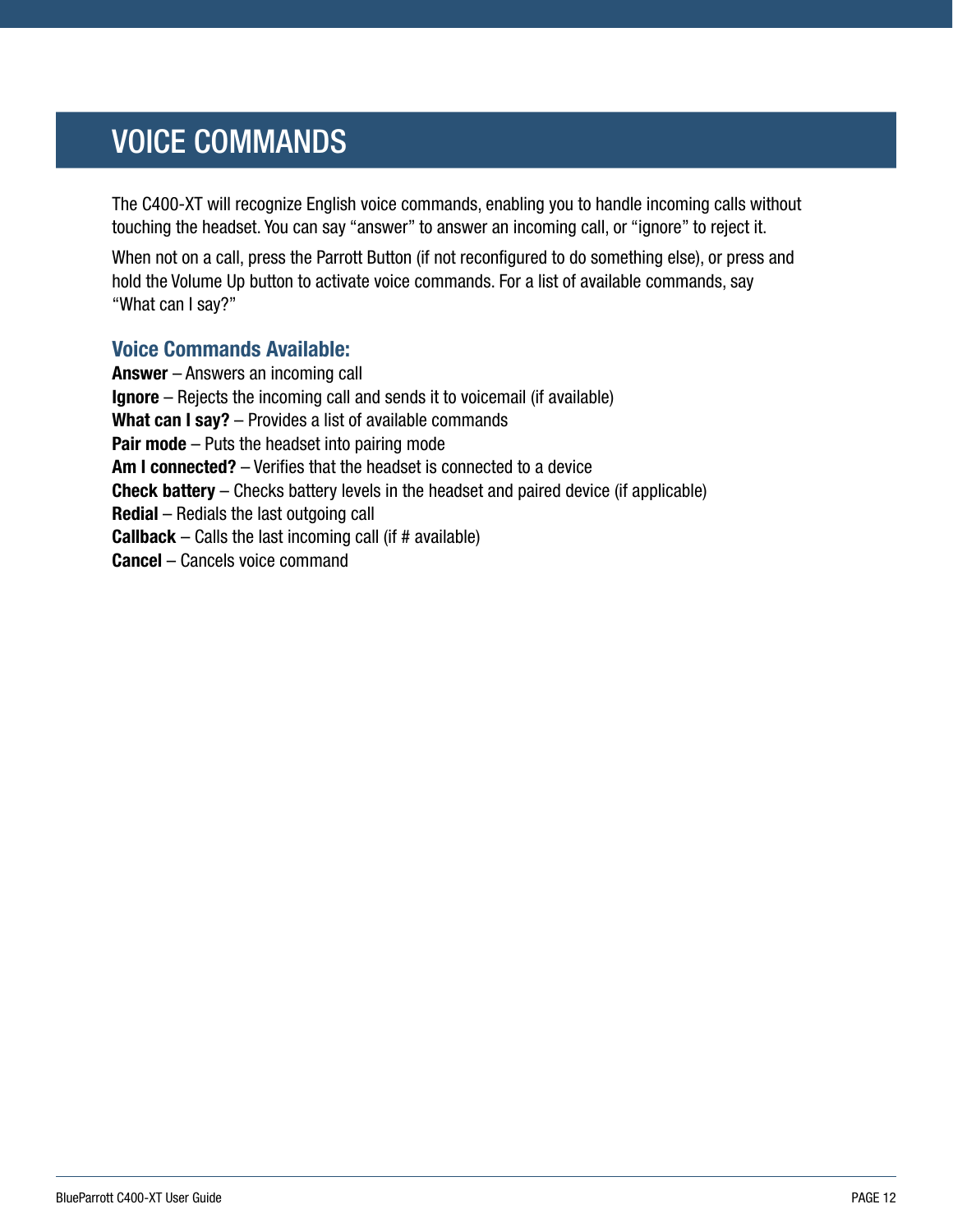### <span id="page-12-0"></span>**PARROTT BUTTON™**

As provided from the factory, the Parrott Button provides an easy way to mute the headset on a call and activates voice commands when not. However, you can also configure the button for other functions, such as a speed dial button for a dedicated phone number, or to launch a particular application on your phone.

If the Parrott Button is reconfigured to provide a different function, voice commands can still be activated by pressing and holding the Volume Up button.

To change the Parrott Button functions, you will need to download an app for your phone (Android or iOS) or PC. Go to www.blueparrott.com/parrott for updates and more information.

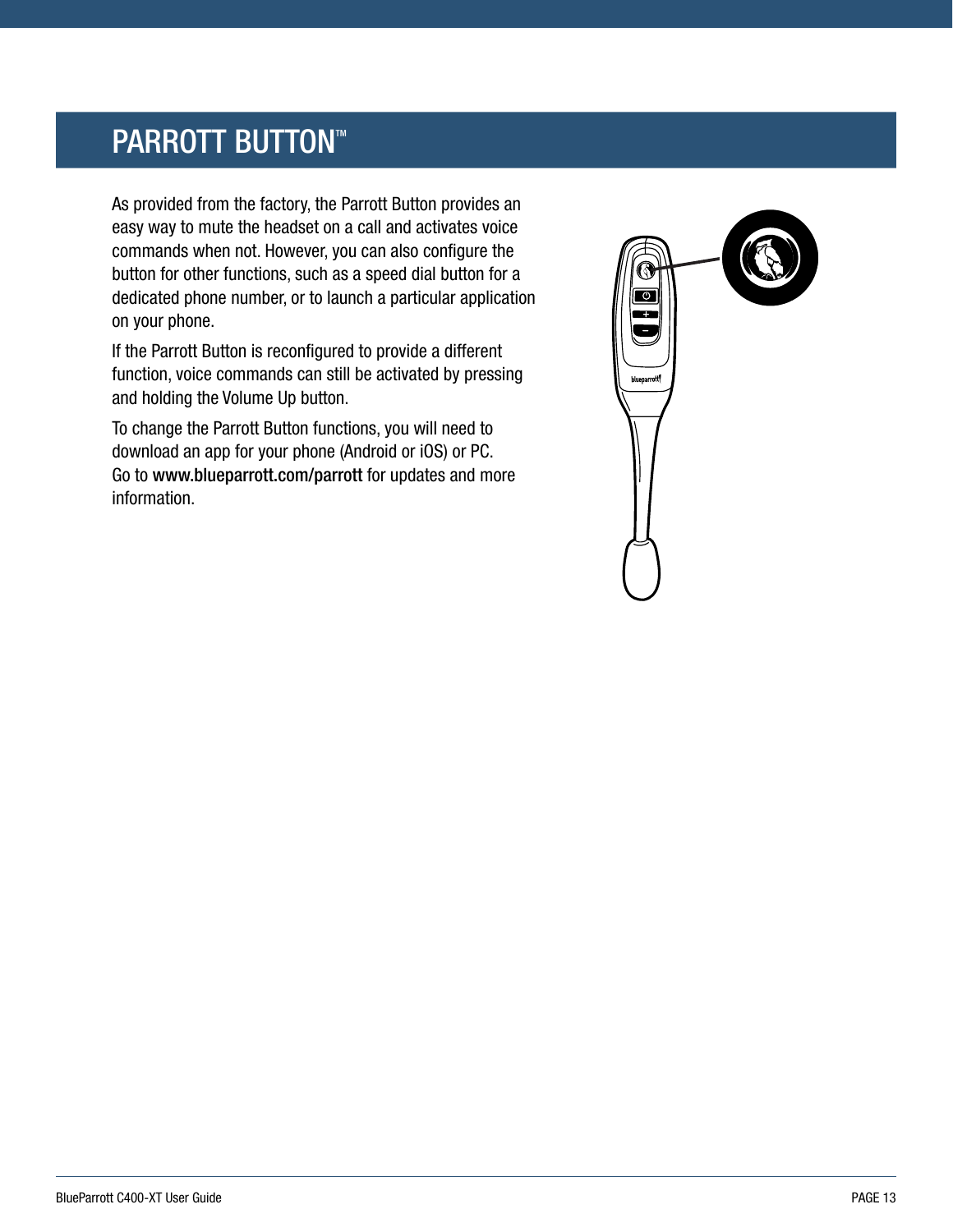### <span id="page-13-0"></span>ADVANCED FEATURES AND FUNCTIONS

### **Multiple Device Pairing and Multipoint Mode**

The C400-XT has pairing memory for up to eight (8) devices. The headset can also use Multipoint Mode, which means that it can be connected to two Bluetooth devices at the same time. You do not have to do anything to enable Multipoint Mode.

### **Using the C400-XT in Multipoint Mode**

- 1. To use the headset in Multipoint Mode, first make sure the headset is paired with both your devices.
- 2. With both devices in range and with their Bluetooth enabled, turn the headset on.
- 3. As each Bluetooth device connects to the headset, you will hear the voice prompt, "Your headset is connected."

The C400-XT will monitor both phones and enable you to answer a call on either one using the headset.

If you are on a call and the other device receives a call, you will hear a notification in the headset.

### **Disabling and Re-enabling Multipoint Mode**

Multipoint Mode can be disabled with the following process:

- 1. "Unpair" (Android) or "forget" (iOS) the C400-XT from your phone's Bluetooth list.
- 2. Power on the headset.
- 3. Press and hold the Parrott Button, MFB and Volume Up buttons *together* for 6-7 seconds. The MFB LED will flash blue twice, and the headset will enter pairing mode.
- 4. Re-pair the C400-XT to your device.
- 5. Multipoint Mode is disabled and the headset can only be used with one device at a time.

If you wish to re-enable Multipoint Mode, repeat the process above.

### **Proximity Pairing**

Proximity Pairing is an alternative method of pairing where the headset initiates the pairing process instead of your phone.

- 1. Make sure the headset is powered on and not connected to another device.
- 2. Set your phone so it is "discoverable," or visible to other devices.
- 3. Quickly press the MFB and the Volume Down button, if headset is not already in pair mode.
- 4. You should hear the voice prompt "pair mode" in the headset.
- 5. The headset lights should now be alternating red and blue.
- 6. The headset initiates pairing activity, and the incoming pairing request must be accepted on the phone. NOTE: This may include entering the pin number "0000" (four zeros).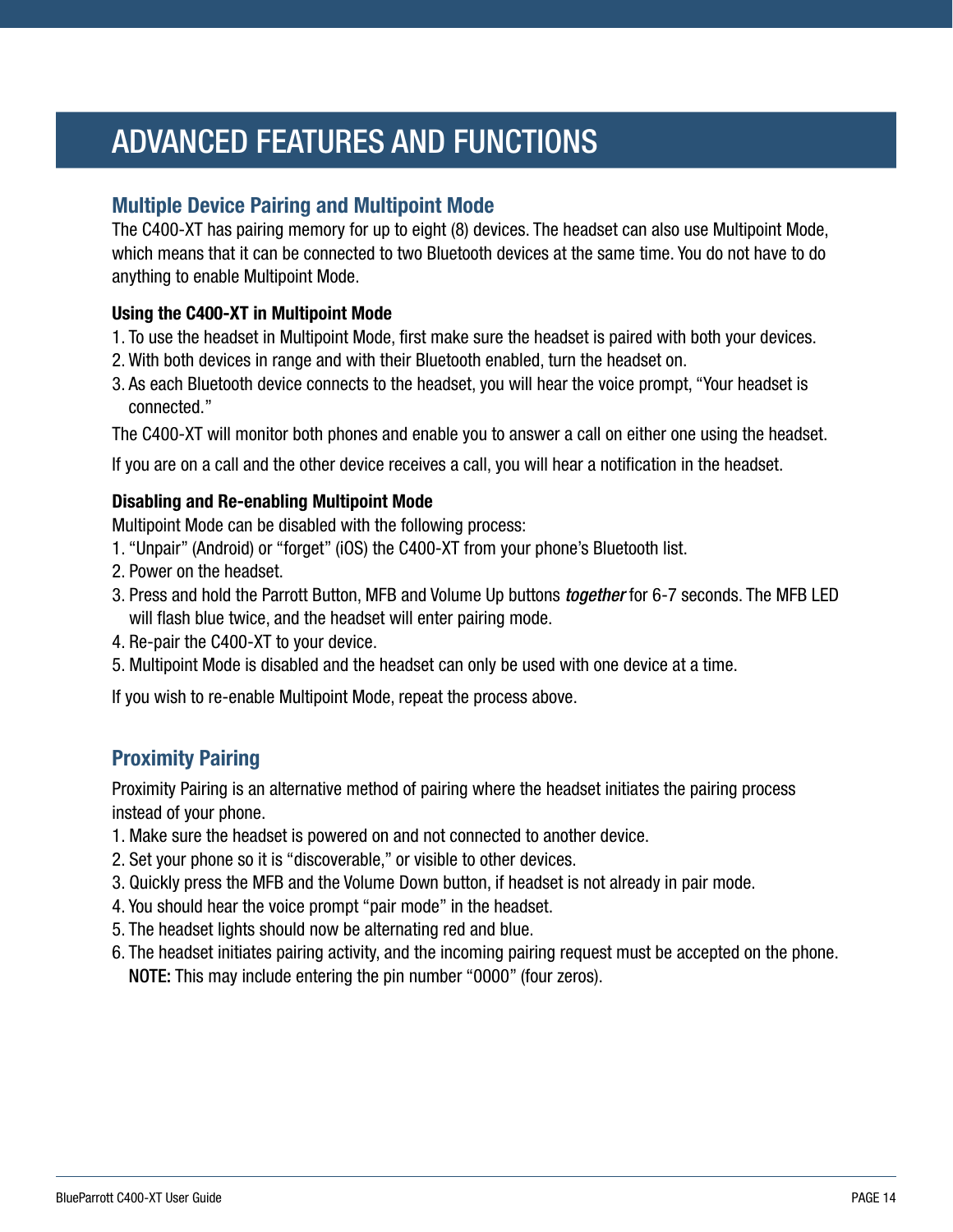# ADVANCED FEATURES AND FUNCTIONS (CONTINUED)

### **Additional Features and Functions**

#### **Last Number Redial**

#### By Voice:

You can use voice commands to dial both the last outgoing and last incoming call.

- To redial the last *outgoing* call, activate voice command and say "redial."
- To call back the last *incoming* call, activate voice command and say "callback."

### Using Buttons:

To redial the last *outgoing* call that was dialed from the cell phone, press and hold the Volume Down button for approximately 1 second. A beep will be heard and the phone will redial the last number.

### **Call Waiting/Rejecting a Call**

If you are on an active call and a second call comes in, you will hear a low tone notification in the headset. Where supported by your phone, you can either accept the incoming call and end the active call, accept the incoming call and place the active call on hold, or reject the incoming call and continue the active call.

- To accept the incoming call and end the active call, press the MFB once to end, and then press it once again to answer.
- To accept the incoming call and place the active call on hold, quickly press the MFB twice.
- To reject the incoming call, press and hold the MFB for 1-2 seconds.

### **Rejecting a Call**

### By Voice:

To reject an incoming call by voice when not on another call, say "ignore."

### Using Buttons:

To reject an incoming call manually, press and hold the MFB for 1-2 seconds.

### **Phone Voice Control (e.g. Siri, Google Now)**

Press the MFB once while the headset is in standby mode to initiate voice command functions on your phone. Support for this is phone dependent. See your phone's user guide for more information.

### **Muting**

By default, the Parrott Button will act as a mute on calls (unless it has been configured for another function). The Volume Up button will also function to control mute.

- Unless otherwise configured, quickly pressing the Parrott Button while on a call will mute the headset. Press again to unmute.
- To use Volume Up to mute the headset microphone while on a call, press and hold the Volume Up button for 1-2 seconds. To unmute, press and hold the button again for 1-2 seconds.
- While muted, a reminder tone will sound every 10 seconds.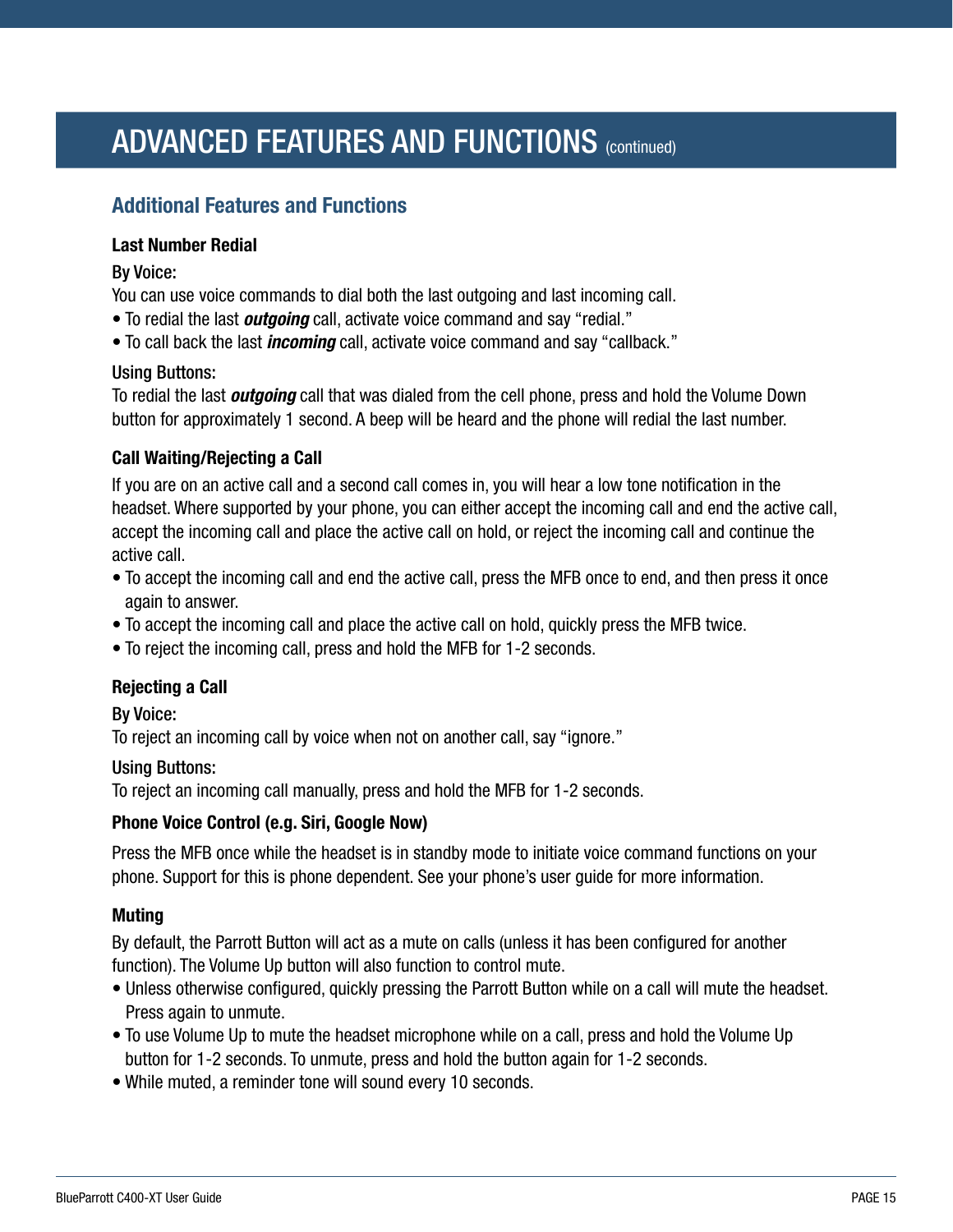### ADVANCED FEATURES AND FUNCTIONS (CONTINUED)

### **Transferring Audio**

To transfer audio from the headset to the cell phone while on a call, press and hold the Volume Down button for 1-2 seconds. The audio will transfer to the phone. Repeat to transfer audio back to the headset. When audio is transferred to the phone, the light on the headset will be off until audio is transferred back to the headset.

### **Turning Headset Indicator Lights On/Off**

A *quick* press of the Volume Up and Volume Down buttons together will turn the headset indicator lights off. Repeat to turn the indicator lights on.

When powering on the headset, the indicator lights will be in the same state as they were when last powered off.

### **Reset Headset Paired Devices List**

This will reset, or clear the headset's internal paired devices list. The headset must be on to perform this function.

- 1. Power on the headset. It does not matter if it connects to any devices.
- 2. Hold the headset near your ear and press and hold the Volume Up and the Volume Down buttons together for approximately 6-10 seconds until two low tones are heard.
- 3. Power off the headset. The pairing memory is now clear and will need to be paired to any desired devices before it can be used with them.

### **Reset Parrott Button Defaults**

This will reset or clear the headset's internal paired devices list and will also restore the Parrott Button's factory defaults (voice command and mute). The headset must be on to perform this function.

- 1. Power on the headset. It does not matter if it connects to any devices.
- 2. Hold the headset near your ear and press and hold the Parrott Button and the Volume Down buttons together for approximately 6-10 seconds until you see two quick purple flashes on the MFB.
- 3. The headset Parrott Button is reset and the pairing memory is now clear. The headset will re-enter pairing mode. If you are not ready to re-pair to your device, power off the headset.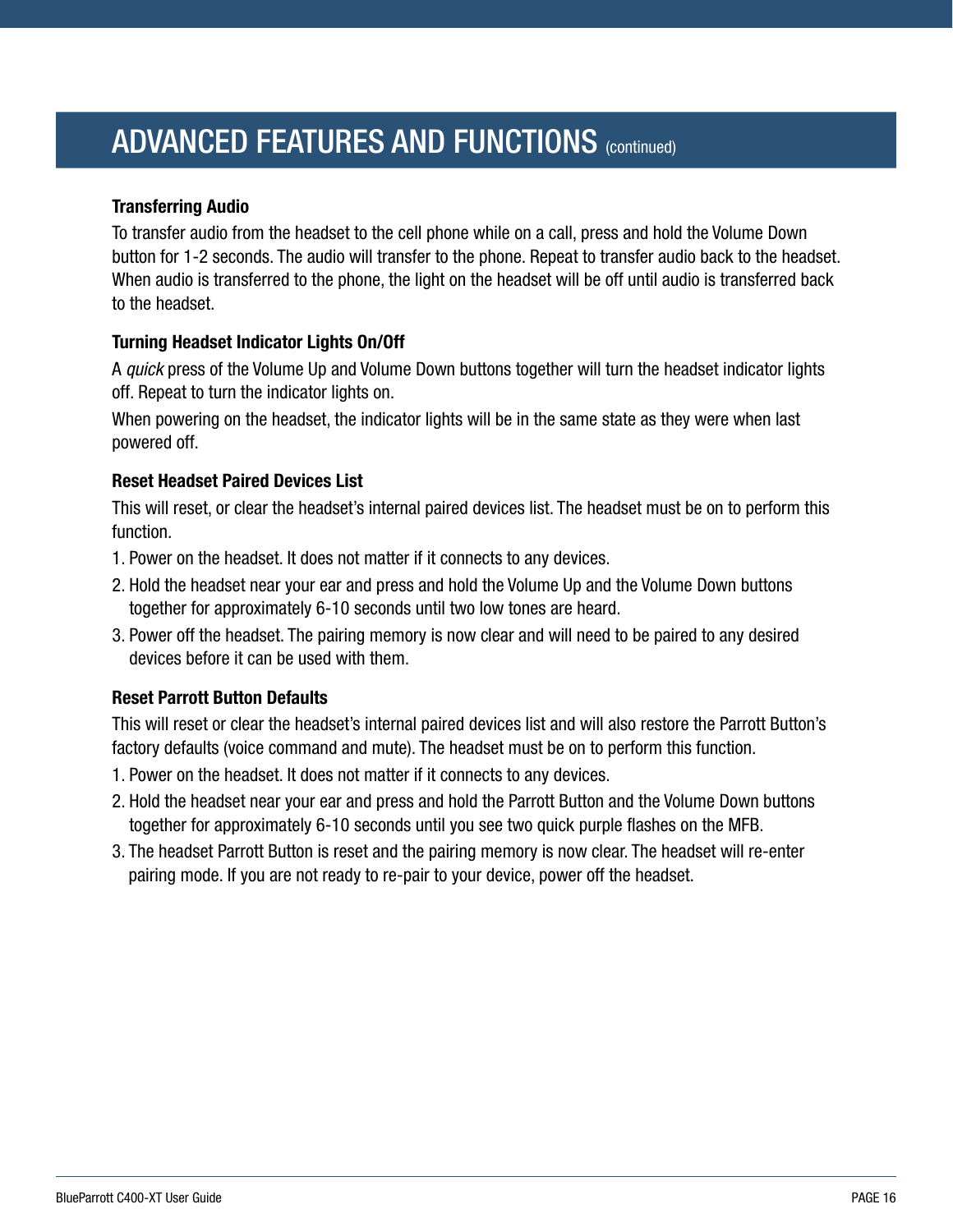# <span id="page-16-0"></span>FUNCTIONS & INDICATORS TABLE

| <b>Function</b>                                                    | <b>Button/Duration</b><br>of Press                                 | <b>LED Indicator</b>           | <b>Audio Indicator</b>                            | <b>Voice Indicator</b><br>(in English) |
|--------------------------------------------------------------------|--------------------------------------------------------------------|--------------------------------|---------------------------------------------------|----------------------------------------|
| Power On                                                           | MFB (2-3 seconds)                                                  | 3 fast blue flashes            | Short tone                                        | "Power on"                             |
| Power Off                                                          | MFB (3-4 seconds)                                                  | 4 fast red flashes             | <b>NONE</b>                                       | "Power off"                            |
| <b>Enable Pairing</b><br><b>Mode</b>                               | MFB (5-15 seconds)                                                 | Red and blue,<br>alternating   | <b>NONE</b>                                       | "Pair mode"                            |
| <b>Volume Up</b>                                                   | Volume<br>Up (quick press)                                         | <b>NONE</b>                    | Single tone                                       | <b>NONE</b>                            |
| <b>Volume Down</b>                                                 | <b>Volume Down</b><br>(quick press)                                | <b>NONE</b>                    | Single tone                                       | <b>NONE</b>                            |
| Mute (On/Off)                                                      | <b>Parrott Button</b><br>(quick press) or Volume<br>Up (2 seconds) | <b>NONE</b>                    | Single tone, reminder<br>tone every 10<br>seconds | <b>NONE</b>                            |
| Answer a Call                                                      | MFB (quick press)<br>or say "Answer"                               | Blue flash, once<br>per second | Two rising tones                                  | <b>NONE</b>                            |
| End a Call                                                         | MFB (quick press)                                                  | Blue flash, every<br>4 seconds | Two falling tones                                 | <b>NONE</b>                            |
| <b>Reject a Call</b>                                               | MFB (1-2 seconds)<br>or say "Ignore"                               | <b>NONE</b>                    | Two falling tones                                 | <b>NONE</b>                            |
| <b>Transfer Audio</b>                                              | <b>Volume Down</b><br>$(1-2$ seconds)                              | <b>NONE</b>                    | Long, low tone                                    | <b>NONE</b>                            |
| <b>Initiate Voice</b><br><b>Commands (when</b><br>in standby mode) | <b>Parrott Button</b><br>(quick press) or Volume<br>Up (2 seconds) | <b>NONE</b>                    | Short tone                                        | "Please say a<br>command"              |
| <b>Low Battery</b>                                                 | N/A                                                                | Red flash                      | <b>NONE</b>                                       | "Battery very low"                     |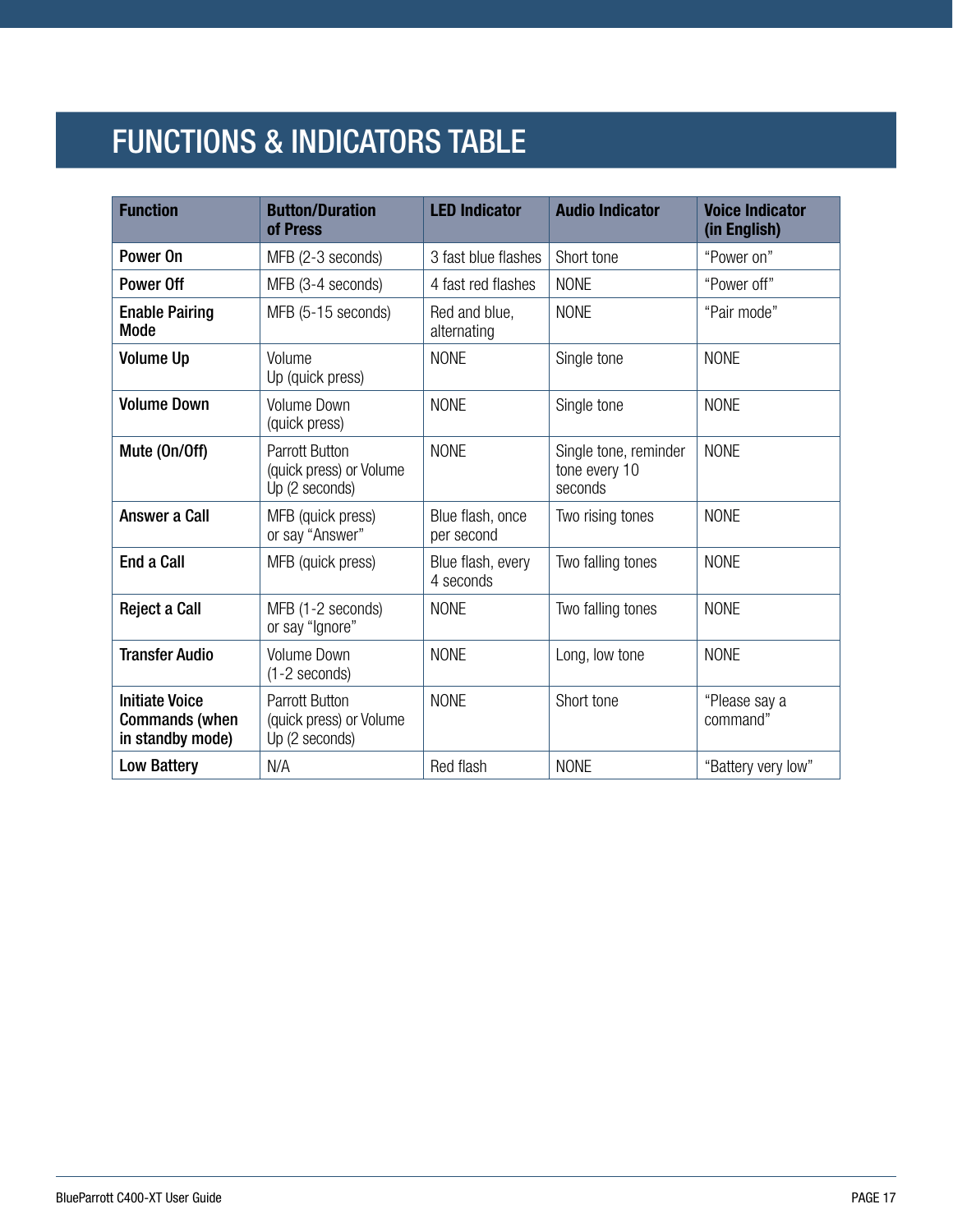### <span id="page-17-0"></span>**SPECIFICATIONS**

#### **Mechanical Specifications**

Headset Weight 1.79 oz. (BTN R) 1.79 oz. (BTN L) 1.95 oz. (OTH)

Wearing Styles Over-the-head / Behind-the-neck

Microphone Boom Flexible Boom

IP Rating IP54

#### **Electrical Specifications**

Bluetooth Core Specifications Class 1, Version 4.0, HFP 1.6, HSP 1.2, A2DP

Range Up to 300 feet\*

NFC Pairing Internal NFC (Near Field Communications)

Talk Time 24+ hours

Standby Time 500 hours (20 days)

Charging Interface Micro-USB

#### **Receiver Specifications**

Speaker TDR1632-L105001 **SPL** 

117.2 @ 1kHz

Impedance 32 +/- 15% @ 1kHz 0.2V

Frequency Response 20 Hz to 20 kHz

#### **Microphone Specifications**

**Microphone** 6 mm bi-directional noise canceling

Ambient Noise Suppression 96%

Frequency Response 100 Hz to 10 kHz

### **Packaging Specifications**

Packaging Dimensions 8.56" H x 6.875" W x 2.438" D (21.8 cm H x 17.6 cm W x 5.9 cm D)

Packaging Weight 8.90 oz. (206g)

#### **Agency Approvals**  CE, FCC, IC, WEEE, TELEC, C-Tick